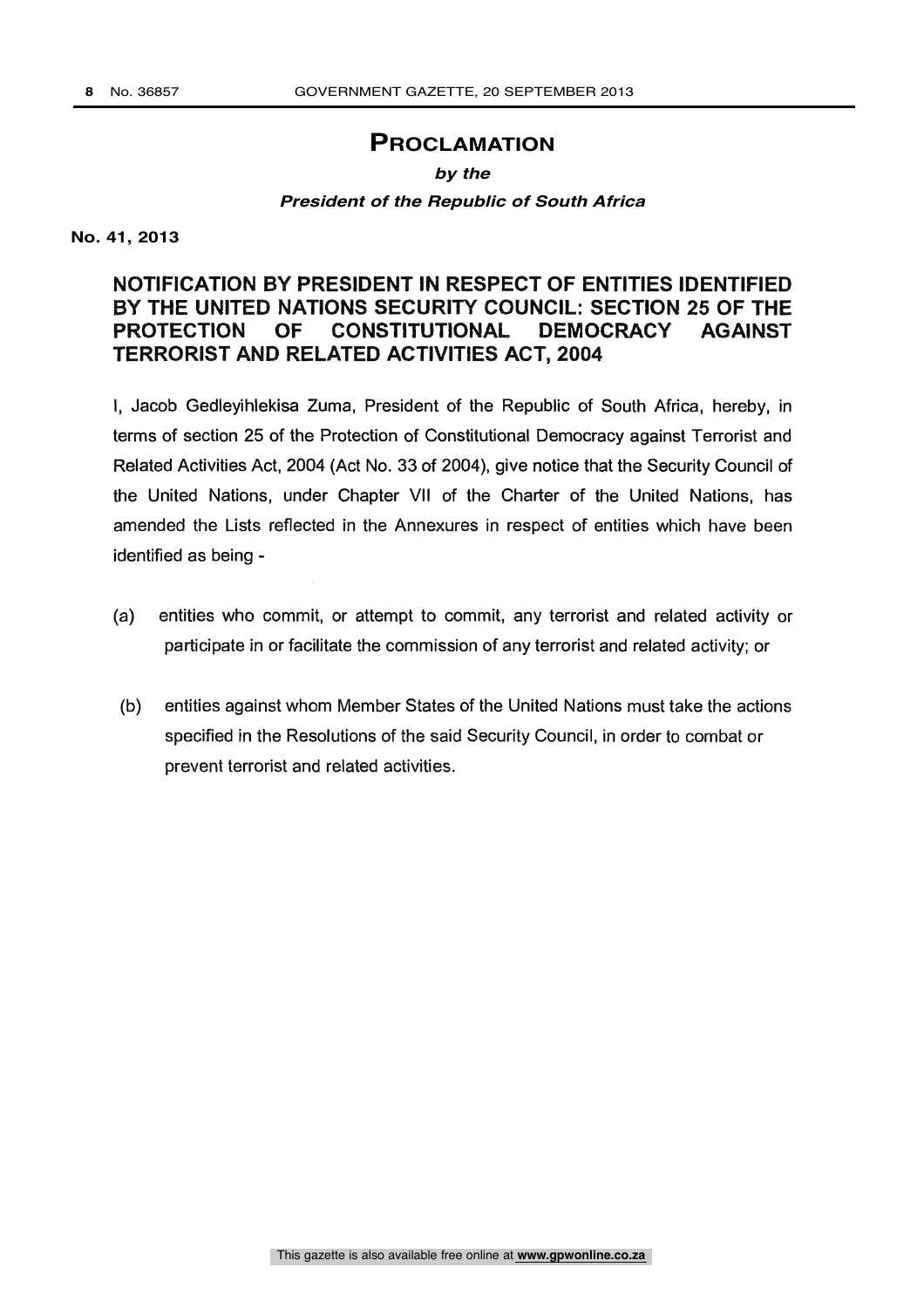This Proclamation and the Annexure thereto, shall also be published on the South African Police Service Internet website:

## http://www.saps.qov.za

The United Nations Security Council regularly updates the lists in respect of additions and deletions. The updated lists and key thereto are electronically available on the following websites on the Internet:

http:11www.un.orq/sc/committees/1267/AQIist.html http://www.un.org/sc/committees/1988/List.html http://www.saps.qov.za (link to above website)

Future deletions or additions to the lists will be published as and when information to that effect is received from the United Nations Security Council.

Signed at ......<u>Pretoria .......</u> on this <u>09.</u> day of.........July...........Two Thousand and Thirteen.



By Order of the President -in -Cabinet

EN MTHETHWA

MINISTER OF THE CABINET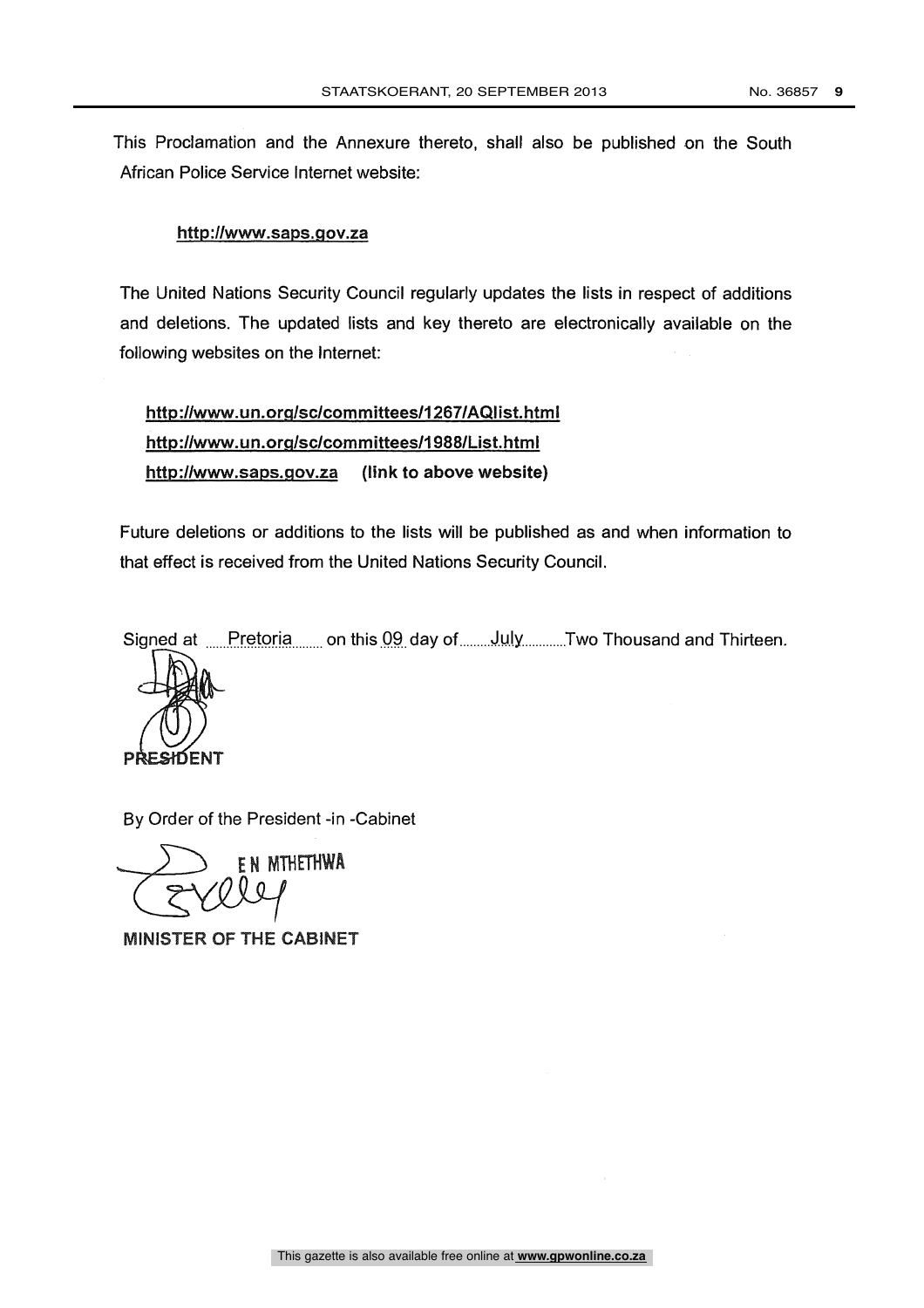#### ANNEXURE A

#### SECURITY COUNCIL AL-QAIDA SANCTIONS COMMITTEE DELETES MOHAMED BEN MOHAMED BEN KHALIFA ABDELHEDI FROM ITS SANCTIONS LIST

#### Decision Taken Following Review of Delistinq Request Submitted Through Office of the Ombudsperson

On 1 May 2013, the Security Council Committee pursuant to resolutions 1267 (1999) and 1989 (2011) concerning Al-Qaida and associated individuals and entities decided to remove the name of the individual below from the Al-Qaida Sanctions List after concluding its consideration of a delisting request submitted through the Office of the Ombudsperson established pursuant to Security Council resolution 1904 (2009), and after considering the Comprehensive Report of the Ombudsperson on this delisting request.

Therefore, the assets freeze, travel ban and arms embargo set out in paragraph 1 of Security Council resolution 2083 (2012) no longer apply to the name set out below.

#### A. Individuals associated with Al-Qaida

QI.A.173.04. Name: 1: MOHAMED 2: BEN MOHAMED 3: BEN KHALIFA 4: ABDELHEDI Name (original script): محمد بن خليفة عبد الهادي

Title: na Designation: na DOB: 10 Aug. 1965 POB: Sfax, Tunisia Good quality a.k.a.: Mohamed Ben Mohamed Abdelhedi Low quality a.k.a.: na Nationality: Tunisian Passport no.: Tunisian passport number L965734, issued on 6 Feb. 1999 expired on 5 Feb. 2004 National identification no.: na Address: a) 64, Via Galileo Ferraris, Varese, Italy b) 261 Kramdah Road (km 2), Sfax, Tunisia Listed on: 23 Jun. 2004 (amended on 20 Dec. 2005, 31 Jul. 2006, 17 Oct. 2007, 9 Sep. 2010, 13 Dec. 2011) Other information: Italian Fiscal Code: BDL MMD 65M10 Z352S. Mother's name: Shadhliah Ben Amir. Resided in Italy as at Aug. 2009. Review pursuant to Security Council resolution 1822 (2008) was concluded on 9 Apr. 2010.

The names of individuals and entities removed from the Al-Qaida Sanctions List pursuant to a decision by the Committee may be found in the "Press Releases" section on the Committee's website. Other information about delisting may be found on the Committee's website at http://www.un.org/sc/committees/1267/delisting.shtml.

The Committee's Al-Qaida Sanctions List is updated regularly on the basis of relevant information provided by Member States and international and regional organizations. This is the twelfth update of the List in 2013. An updated List is accessible on the Committee's website at the following URL: http://www.un.org/sc/committees/1267/aq\_sanctions list.shtml.